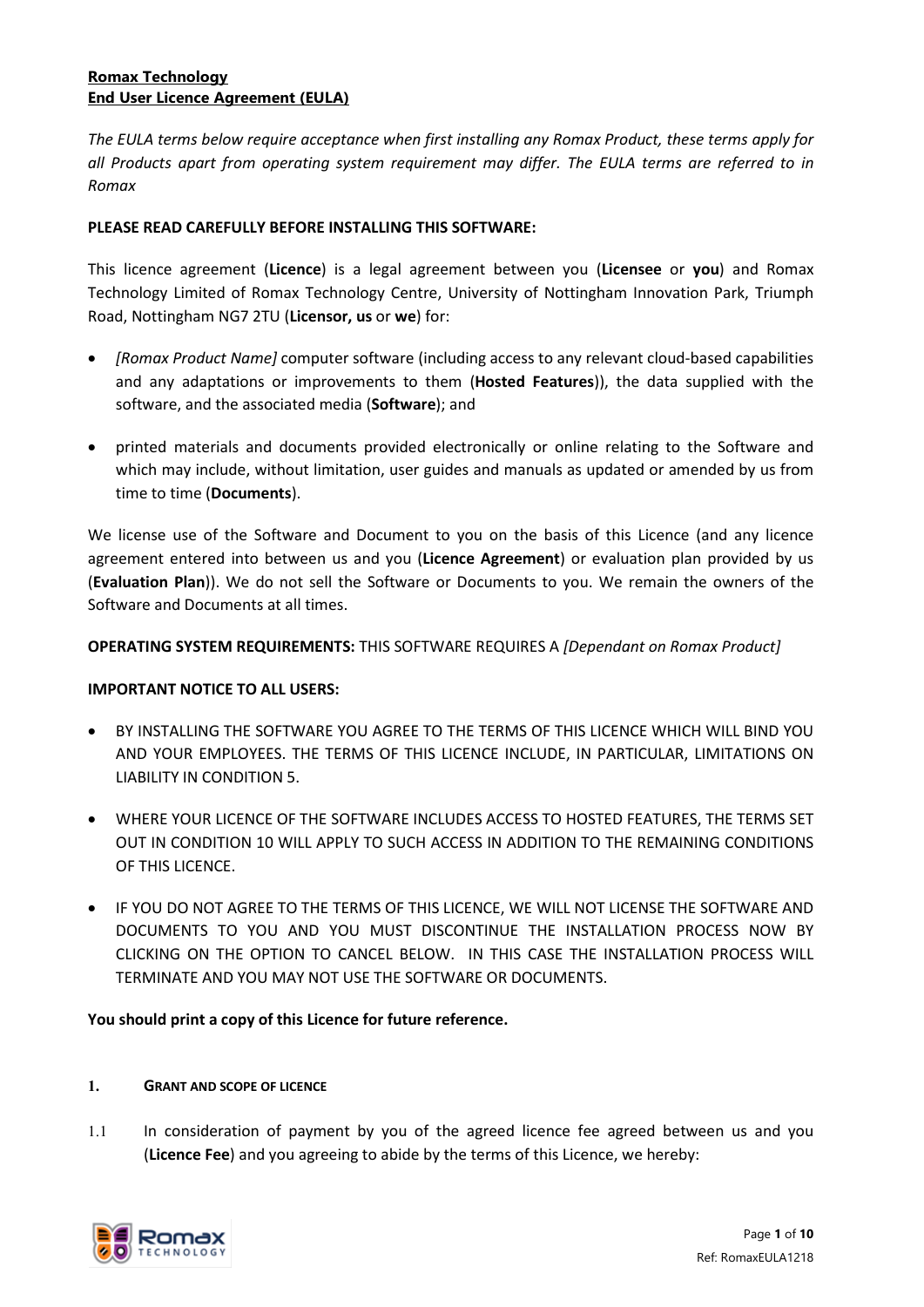- (a) grant to you a non-exclusive, non-transferable licence to use the Software and the Documents for:
	- (i) in the case of licences provided by us for trial or evaluation (**Evaluation Licence**), a period of 30 days from the date we issue the licence key (or such other period as is agreed in writing between us and you in the Evaluation Plan or otherwise, not exceeding a period of 90 days); or
	- (ii) the term specified in your Licence Agreement (**Licence Term**)

on the terms of this Licence (and including in accordance with the licence type specified by us in the Licence Agreement or Evaluation Plan);

- (b) agree to make the Hosted Features available to you (excluding any during scheduled or emergency maintenance); and
- (c) agree to provide technical support and maintenance (including updates) for the Software and Documents on the terms of your Licence Agreement during the TS&U period specified in your Licence Agreement (**TS&U Term**).
- <span id="page-1-0"></span>1.2 You may:
	- (a) install (or, in the case of any Hosted Features, access) and use the Software for your internal business purposes only:
		- (i) on (or, in the case of the Hosted Features, via) the number of machines and/or servers specified in the Licence Agreement or, in the case of Evaluation Licences, on (or via) a single computer controlled by you (or as otherwise defined in an Evaluation Plan); and
		- (ii) by the number of concurrent users specified in the Licence Agreement or, in the case of Evaluation Licences, by a single user (or as otherwise permitted in an Evaluation Plan);
	- (b) provided it is used:
		- (i) on (or via) only on the number of machines and/or servers specified in the Licence Agreement at any one time, (or in the case of Evaluation Licences, one computer controlled by you at any one time or as otherwise defined in an Evaluation Plan); and
		- (ii) in accordance with the licence type specified in the Licence Agreement (or in the case of Evaluation Licences, in an Evaluation Plan)
	- (c) transfer the Software (excluding any Hosted Features) from any machine and/or servers on which it is installed to another;
	- (d) provided you comply with the provisions in condition [2,](#page-2-0) make up to one copy of the Software (excluding any Hosted Features) for back-up purposes only provided that you record the location of all copies and disclose these to Romax on request and use that back-up copy only for the purposes of replacing your licensed copy of the Software in the event of it becomes destroyed or defective;

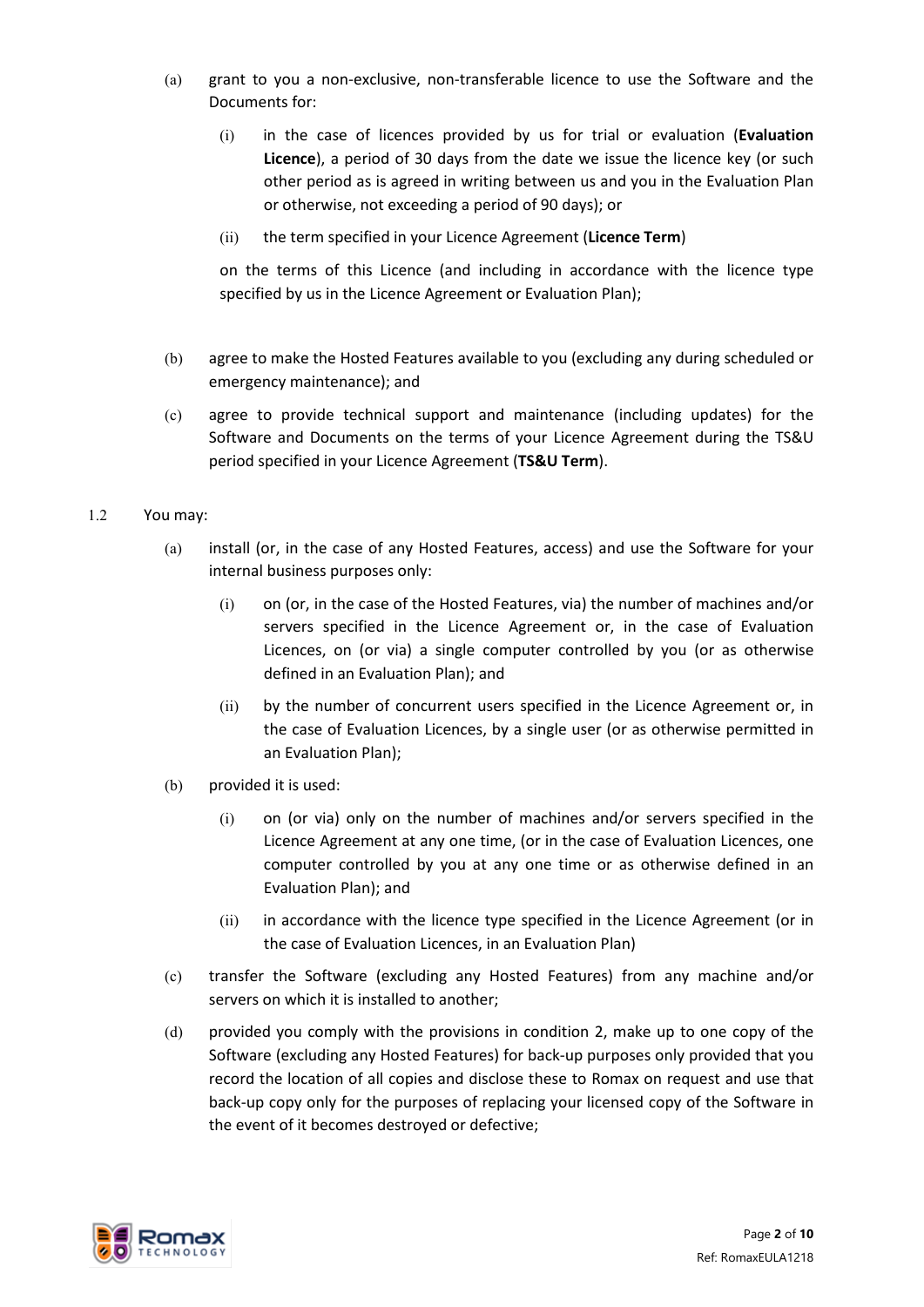- (e) during the TS&U Term receive and use any supplementary software code or update of the Software incorporating "patches" and corrections of errors as may be provided by us from time to time and in accordance with your Licence Agreement; and
- (f) during the Licence Term access the Documents and Hosted Features via our online portal and download and use any Documents in support of the use permitted under condition [1.2](#page-1-0) and make such copies of the Documents as are reasonably necessary for lawful use of the Software and Documents.
- 1.3 In order to protect the Software from loss and misuse, licence keys we issue for the Software are time-limited and, subject to payment by you of the Licence Fee, we will throughout the duration of the Licence Term, provide you with a new licence key prior to expiry of the current time-limit.
- 1.4 You acknowledge and agree that the Software will, or may, automatically "time out" (that is to say, lock and cease to operate) and the Documents and Hosted Features will, or may, become inaccessible:
	- (a) at the end of the Licence Term and/or the Evaluation Licence period if the Recipient has not at that time accepted a full licence of the Software;
	- (b) if you fail to pay the Licence Fee when due, unless and until you make payment in full for any Licence Fees due to us.
- 1.5 Any Media on which the Software is supplied remains our property and you agree to safeguard it against loss, theft or destruction. Nothing in this Licence obliges us to provide replacement Media to you in the event of its loss, theft or destruction.

## <span id="page-2-0"></span>**2. RESTRICTIONS**

Except as expressly set out in this Licence or as permitted by any local law, you undertake:

- (a) not to copy the Software or Documents (including any framing or mirroring of Hosted Features) except where such copying is incidental to normal use of the Software, or where it is necessary for the purpose of back-up or operational security;
- (b) not to rent, lease, sub-license, loan, translate, merge, adapt, vary, modify, publish, provide outsourced service for or in any way commercially exploit the Software or Documents;
- (c) not to make alterations to, or modifications of, the whole or any part of the Software, nor permit the Software or any part of it to be combined with, or become incorporated in, any other programs;
- (d) not to disassemble, decompile, reverse-engineer or create derivative works based on the whole or any part of the Software nor attempt to do any such thing except to the extent that (by virtue of section 296A of the Copyright, Designs and Patents Act 1988) such actions cannot be prohibited because they are essential for the purpose of achieving inter-operability of the Software with another software program, and provided that the information obtained by you during such activities:

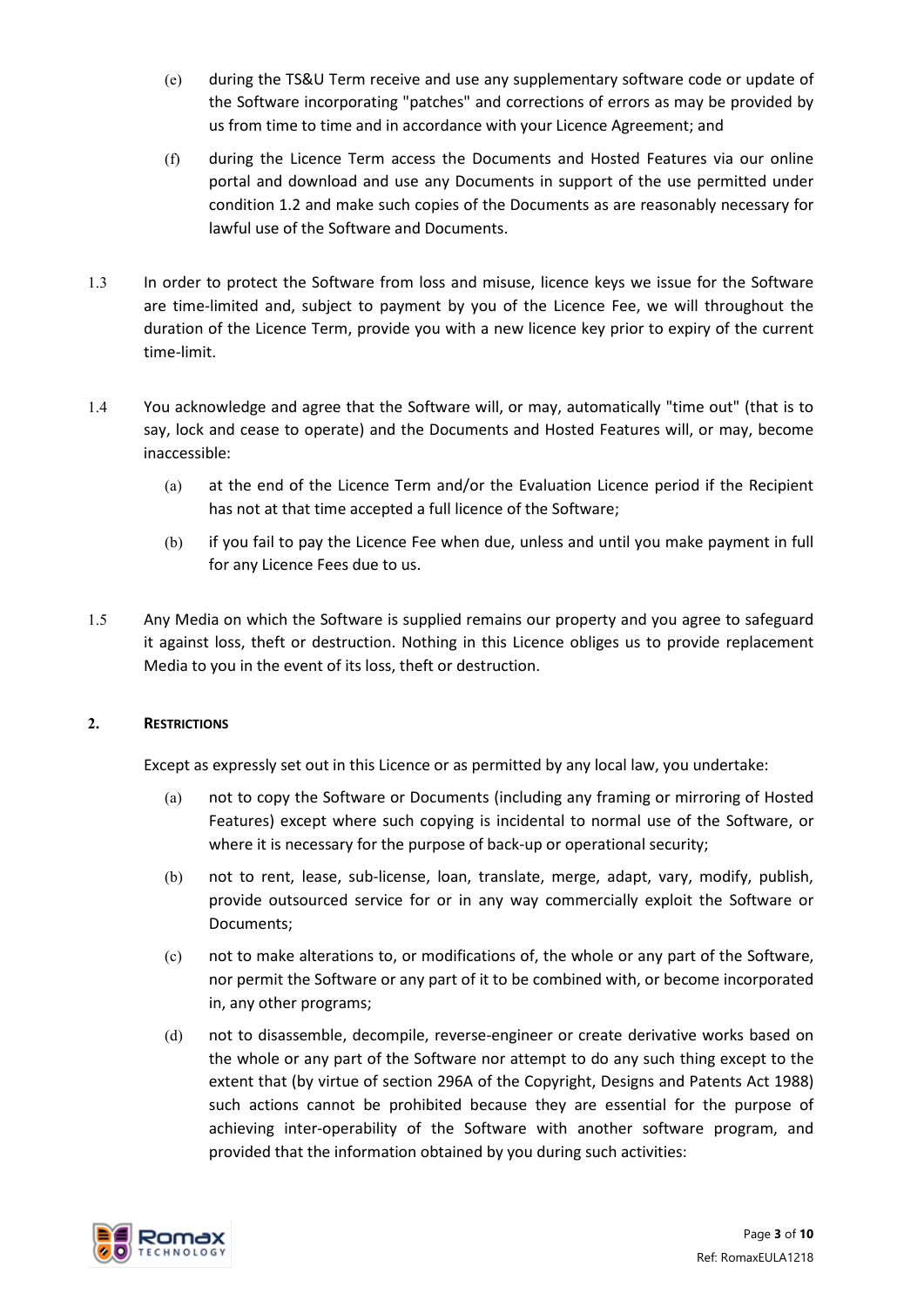- (i) is used only for the purpose of achieving inter-operability of the Software with another software program; and
- (ii) is not unnecessarily disclosed or communicated without our prior written consent to any third party; and
- (iii) is not used to create any software which is substantially similar to the Software;
- (e) to keep all copies of the Software secure(and access details to any Hosted Features secure and confidential) and to maintain accurate and up-to-date records of the number and locations of all copies of the Software (and access details);
- (f) to use all reasonable endeavours to prevent unauthorised access to and use of the Software and notify us promptly in the event of any such unauthorised access or use;
- (g) to supervise and control use of the Software and ensure that your employees and representatives are made aware of the relevant terms of this Licence and our proprietary rights in the Software and make use of the Software solely in accordance with its terms. You further undertake to be responsible for any breach of this Licence arising from any act or omission of your employees or representatives;
- (h) to include our copyright notice on all entire and partial copies you make of the Software on any medium;
- (i) not to provide or otherwise make available the Software in whole or in part (including but not limited to program listings, object and source program listings, object code and source code), in any form or via any service to any person other than your employees without prior written consent from us;
- (j) to make the Software available only to the number of persons specified in condition 1.2(a)(ii) and permit us or our nominated representatives rights to access any premises and equipment on which the Software is stored or used in the event we suspect any breach of this Licence for the purposes of verifying your compliance with this Licence; and
- (k) to comply with all applicable technology control or export laws and regulations.

## **3. INTELLECTUAL PROPERTY RIGHTS AND DATA**

- 3.1 You acknowledge that all intellectual property rights in the Software and the Documents anywhere in the world belong to us or our third party licensors, that rights in the Software are licensed (not sold) to you, and that you have no rights in, or to, the Software or the Documents or Media other than the right to use them in accordance with the terms of this Licence.
- 3.2 You acknowledge that you have no right to have access to the Software in source code form.
- 3.3 You acknowledge that you have sole responsibility for protecting your data during use of the Software.
- 3.4 You agree that we may as part of our product compliance and improvement program collect and use technical and other information and data in relation to the performance and use of the

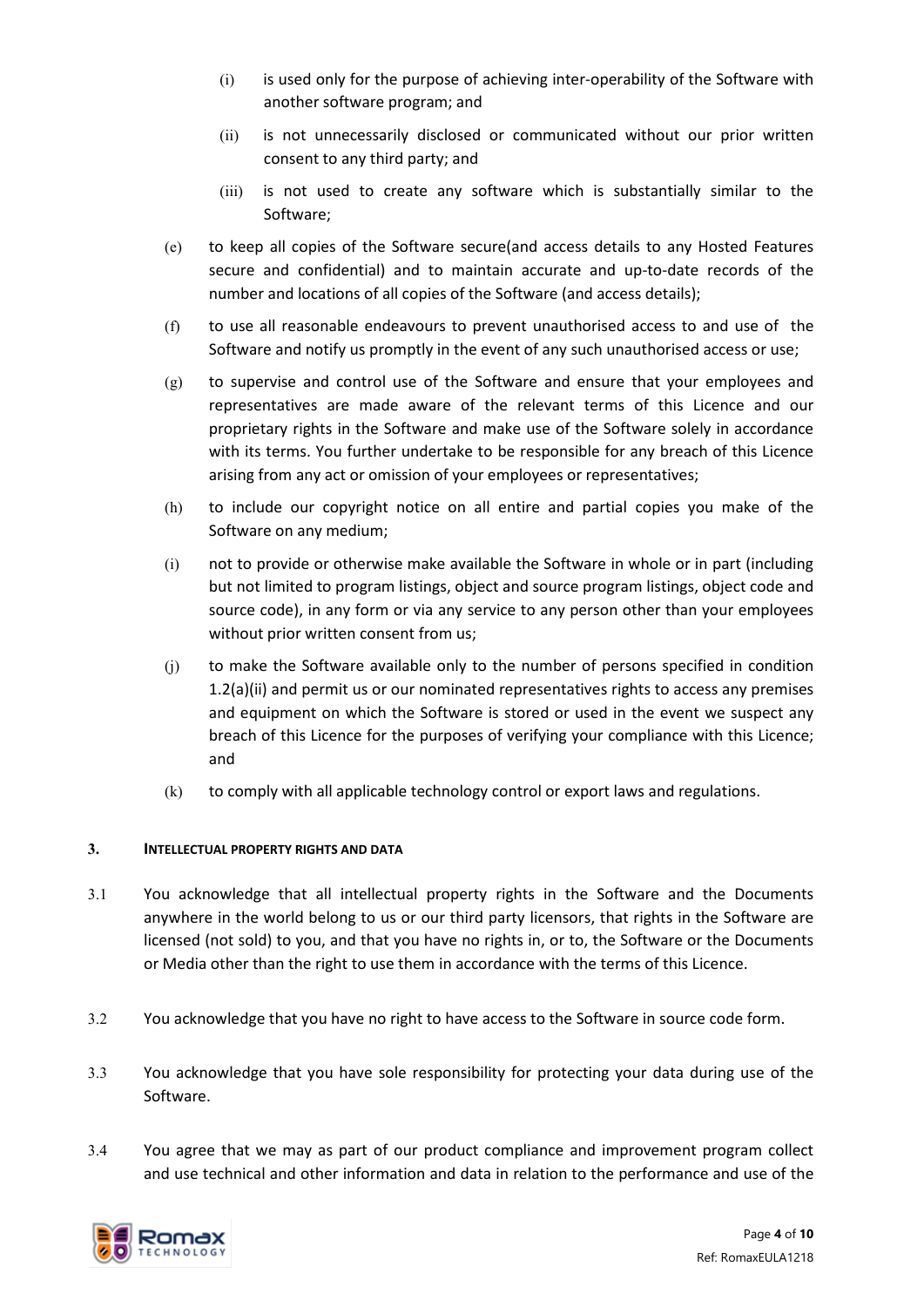Software, Documentation and Media, and limited data relating to your end users accessing any Hosted Features, which we may store and use to operate, provide, improve and develop our products and services and to prevent or investigate non-compliant or inappropriate use of our products and services. We may also store any data you provide to us as part of your use of any Hosted Features for the purposes of providing that functionality to you. Where such data and information contains data which identifies any individual use of that data shall be in accordance with our privacy policy at [www.romaxtech.com/privacy,](http://www.romaxtech.com/privacy) as updated or amended from time to time.

### **4. LIMITED WARRANTY**

- 4.1 We warrant that:
	- (a) the Software will, when properly used and on an operating system for which it was designed, perform substantially in accordance with the functions described in the Documents for a period of 90 days from the date of installation of the Software (**Warranty Period**);
	- (b) the Documents as at the date of installation correctly describe the operation of the Software in all material respects;
	- (c) any dongle or other hardware on which the Software is stored and distributed by us (**Media**) is (at the time it is supplied) free from defects in design, material and workmanship under normal use.
- 4.2 If, within the Warranty Period, you notify us in writing of any defect or fault in the Software as a result of which it fails to perform substantially in accordance with the Documents, we will, at our sole option, either repair or replace the Software or terminate the Licence immediately by notice in writing and refund to you such proportion of the Licence Fees paid by you to us as relates to the remaining period of the Licence Term, provided that you make available all the information that may be necessary to help us to remedy the defect or fault, including sufficient information to enable us to recreate the defect or fault.
- 4.3 If, at the time it is supplied, you notify us in writing of any defect or fault in the Media as a result of which you are unable to install the Software in accordance with the terms of this Licence we will replace it free of charge if you return it to us with (so far as you are able) a documented example of such defect or fault.
- 4.4 The warranty does not apply:
	- (a) in relation to any Hosted Features, in respect of our warranty is as set out in condition 10;
	- (b) if the defect or fault in the Software or Media results from you having altered or modified the Software or Media;
	- (c) if the defect or fault in the Software or Media results from you having used the Software or Media in breach of the terms of this Licence; and
	- (d) if and for as long as your use of the Software, Documents and Media is subject to an Evaluation Licence, in which case the Software, Documents and Media are provided

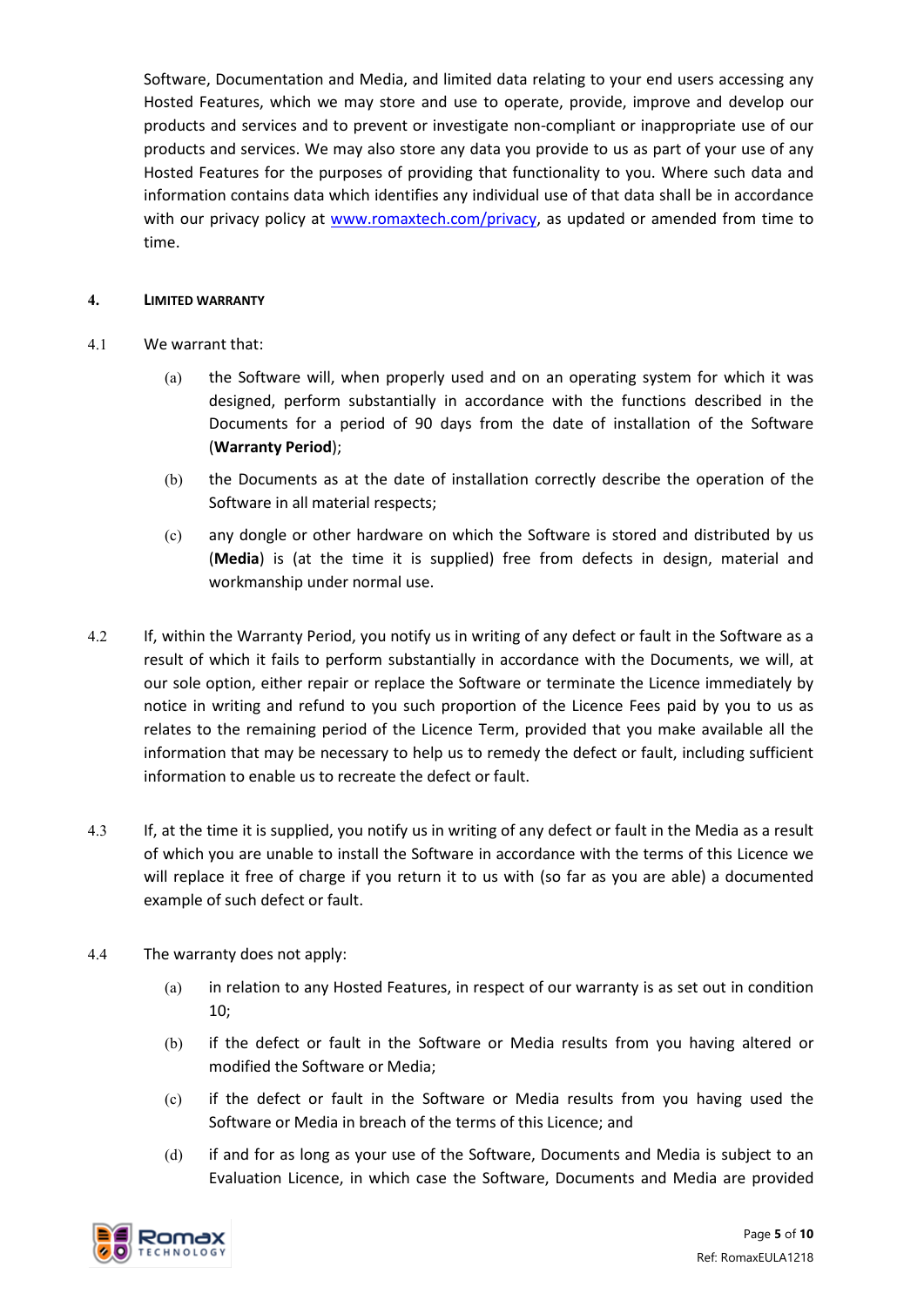"as is" and Romax gives no representations, conditions, warranties or other terms of any kind in respect of them.

### <span id="page-5-0"></span>**5. LIMITATION OF LIABILITY**

- 5.1 You acknowledge that the Software has not been developed to meet your specific requirements, and that it is therefore your responsibility to ensure that the facilities and functions of the Software as described in the Documents meet your requirements. In particular, you acknowledge that the Software is intended to assist only with product design and, specifically, is not a substitute for independent engineering judgment and testing by you of the reliability and accuracy of any results or output from the Software. The Software may not have been tested in any or all situations or operating environments under or in which you may use it and you agree that you are responsible for the adequacy of your independent procedures for testing items or processes designed with the assistance of the Software. We are not responsible and shall have no liability to you or any third party for the results or outputs you obtain from it or items or processes you design using it or for any problem in the Software arising from your use of it in a manner not permitted in this Licence or otherwise directed by us.
- 5.2 We only supply the Software and Documents and Media for internal use by your business (which may include teaching or research purposes if you are a university or academic institution), and you agree not to use the Software or Documents for any re-sale purposes. Where we have supplied the Software, Documents and Media pursuant to an Evaluation Licence, these are provided solely for you to evaluate them for use by you in your business and for your internal business purposes.
- 5.3 We shall not be liable to you in any circumstances whatsoever, whether in contract, tort (including negligence), breach of statutory duty, or otherwise, arising under or in connection with the Licence for:
	- (a) loss of profits, sales, business, or revenue;
	- (b) business interruption;
	- (c) loss of anticipated savings;
	- (d) loss or corruption of data or information;
	- (e) loss of business opportunity, goodwill or reputation; or
	- (f) any indirect or consequential loss or damage.
- 5.4 Other than the losses set out in condition 5.3 (for which we are not liable), our maximum aggregate liability under or in connection with this Licence whether in contract, tort (including negligence) or otherwise, shall in all circumstances be limited to a sum equal to 100% of the Licence Fee. This maximum cap does not apply to conditio[n 5.5.](#page-5-1)
- <span id="page-5-1"></span>5.5 Nothing in this Licence shall limit or exclude our liability for:
	- (a) death or personal injury resulting from our negligence;
	- (b) fraud or fraudulent misrepresentation;

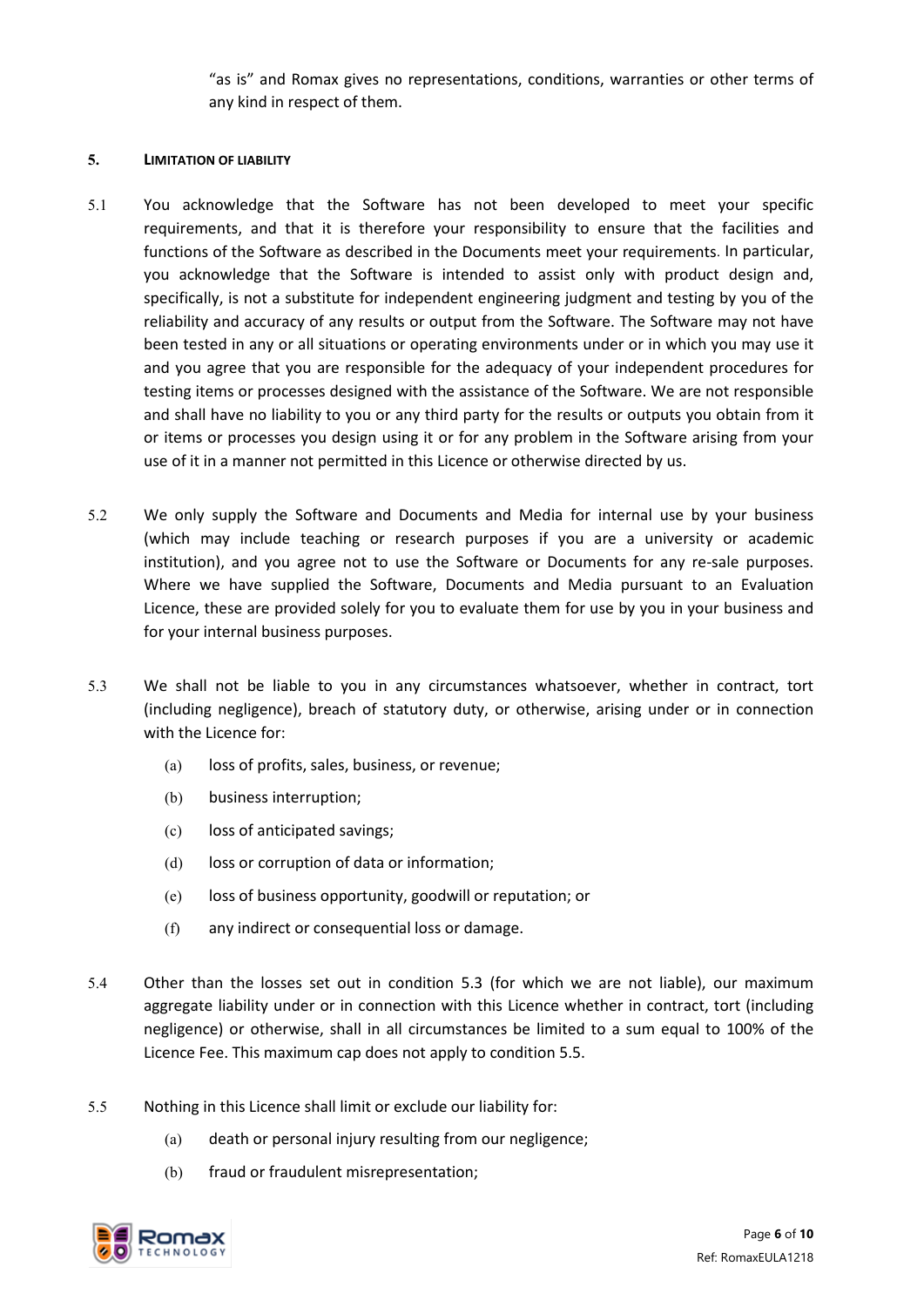- (c) any other liability that cannot be excluded or limited by English law.
- 5.6 This Licence sets out the full extent of our obligations and liabilities in respect of the supply of the Software and Documents and Media. Except as expressly stated in this Licence, there are no conditions, warranties, representations or other terms, express or implied, that are binding on us. Any condition, warranty, representation or other term concerning the supply of the Software and Documents which might otherwise be implied into, or incorporated in, this Licence whether by statute, common law or otherwise, is excluded to the fullest extent permitted by law.

### **6. TERMINATION**

- 6.1 This Licence will in the case of Evaluation Licences expire at the end of the period specified in condition 1.1(a)(i) and in all other cases expire at the end of the Licence Term.
- 6.2 We may terminate this Licence immediately by written notice to you if you commit a material or persistent breach of this Licence which you fail to remedy (if remediable) within 14 days after the service of written notice requiring you to do so or if you become insolvent or other action is taken by or against you in consequence of your inability to pay debts owed by you when due.
- 6.3 You may terminate any Evaluation Licence by giving us seven days' written notice or by entering into a Licence Agreement for the Software.
- 6.4 Upon expiry or termination for any reason:
	- (a) all rights granted to you under this Licence shall cease;
	- (b) you must immediately cease all activities authorised by this Licence;
	- (c) you must immediately pay to us any sums due to us under this Licence;
	- (d) in the event of expiry, the Software will "time out" and your access to the Documents will be terminated as described in condition 1.4; and
	- (e) you must immediately delete or remove the Software from all computer equipment in your possession, cease to access any Hosted Features and immediately destroy or return to us (at our option) the Media and all copies of the Software and Documents then in your possession, custody or control (in whatever media or format) and, in the case of destruction, certify to us that you have done so.

## **7. COMMUNICATIONS BETWEEN US**

7.1 If you are a business customer, please note that any notice given by you to us, or by us to you, will be deemed received and properly served immediately when posted on our website, 24 hours after an e-mail is sent, or three days after the date of posting of any letter. In proving the service of any notice, it will be sufficient to prove, in the case of a letter, that such letter was properly addressed, stamped and placed in the post and, in the case of an e-mail, that such email was sent to the specified e-mail address of the addressee.

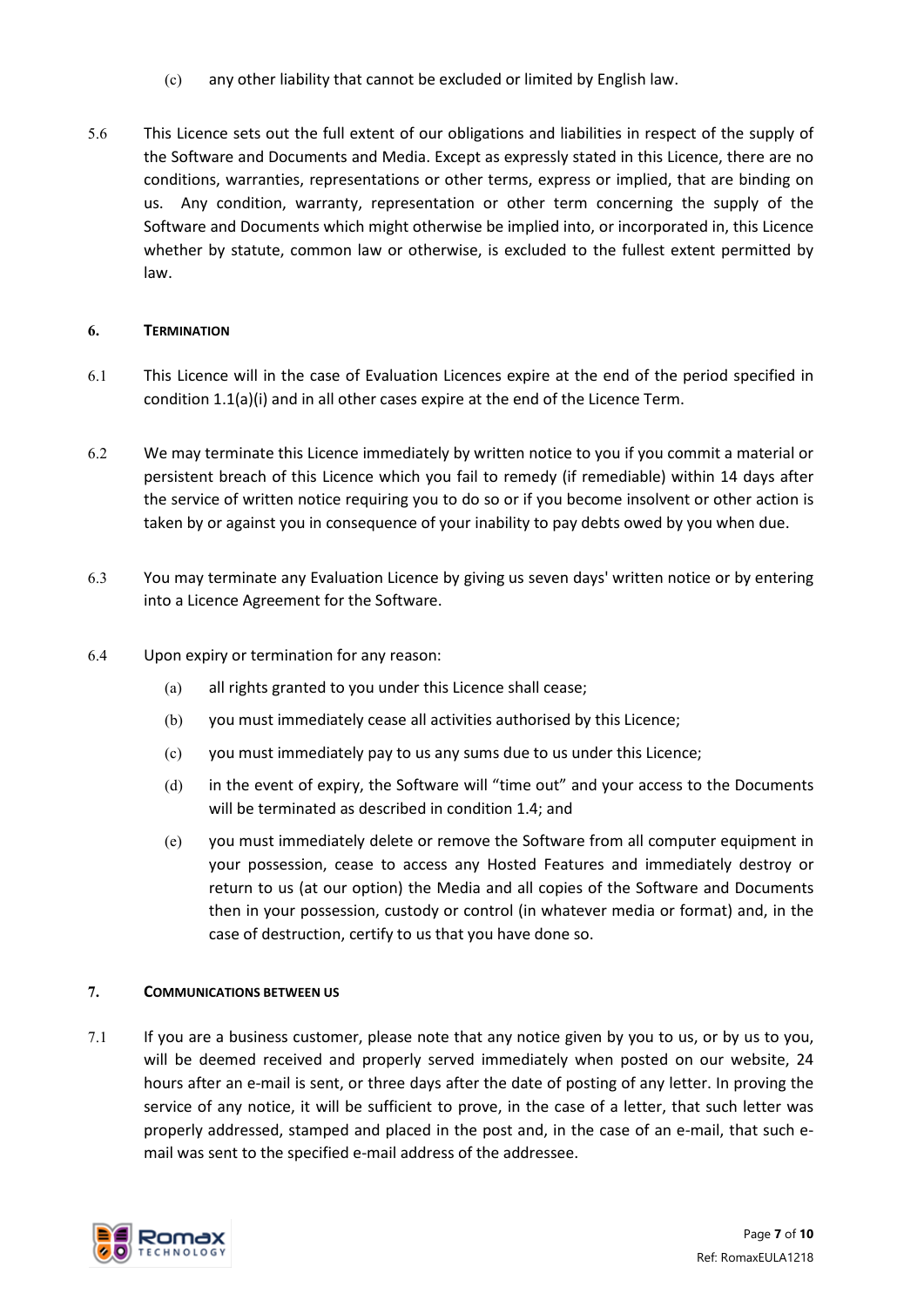#### **8. EVENTS OUTSIDE OUR CONTROL**

- 8.1 We will not be liable or responsible for any failure to perform, or delay in performance of, any of our obligations under this Licence (including unavailability of any Hosted Features) that is caused by an Event Outside Our Control. An Event Outside Our Control is defined below in conditio[n 8.2.](#page-7-0)
- <span id="page-7-0"></span>8.2 An **Event Outside Our Control** means any act or event beyond our reasonable control, including without limitation failure of public or private telecommunications networks or connectivity.
- 8.3 If an Event Outside Our Control takes place that affects the performance of our obligations under this Licence:
	- (a) our obligations under this Licence will be suspended and the time for performance of our obligations will be extended for the duration of the Event Outside Our Control; and
	- (b) we will use our reasonable endeavours to find a solution by which our obligations under this Licence may be performed despite the Event Outside Our Control.

## **9. OTHER IMPORTANT TERMS**

- 9.1 We may transfer our rights and obligations under this Licence to another organisation, but this will not affect your rights or our obligations under this Licence.
- 9.2 You may only transfer your rights or your obligations under this Licence to another person if we agree in writing.
- 9.3 This Licence (and any Licence Agreement entered into between us and you) constitutes the entire agreement between us and supersedes and extinguishes all previous agreements, promises, assurances, warranties, representations and understandings between us, whether written or oral, relating to its subject matter. You agree that you shall have no remedies in respect of any statement, representation, assurance or warranty (whether made innocently or negligently) that is not set out in this Licence (or any Licence Agreement entered into between us and you). You agree that you shall have no claim for innocent or negligent misrepresentation or negligent misstatement based on any statement in this in this Licence (or Licence Agreement entered into between us and you).
- 9.4 The terms of this Licence will prevail over the terms of any Evaluation Plan to the extent of any inconsistency or conflict. In the event of any conflict between the terms of this Licence and its corresponding Licence Agreement, the terms of the Licence Agreement will prevail.
- 9.5 If we fail to insist that you perform any of your obligations under this Licence, or if we do not enforce our rights against you, or if we delay in doing so, that will not mean that we have waived our rights against you and will not mean that you do not have to comply with those obligations. If we do waive a default by you, we will only do so in writing, and that will not mean that we will automatically waive any later default by you.

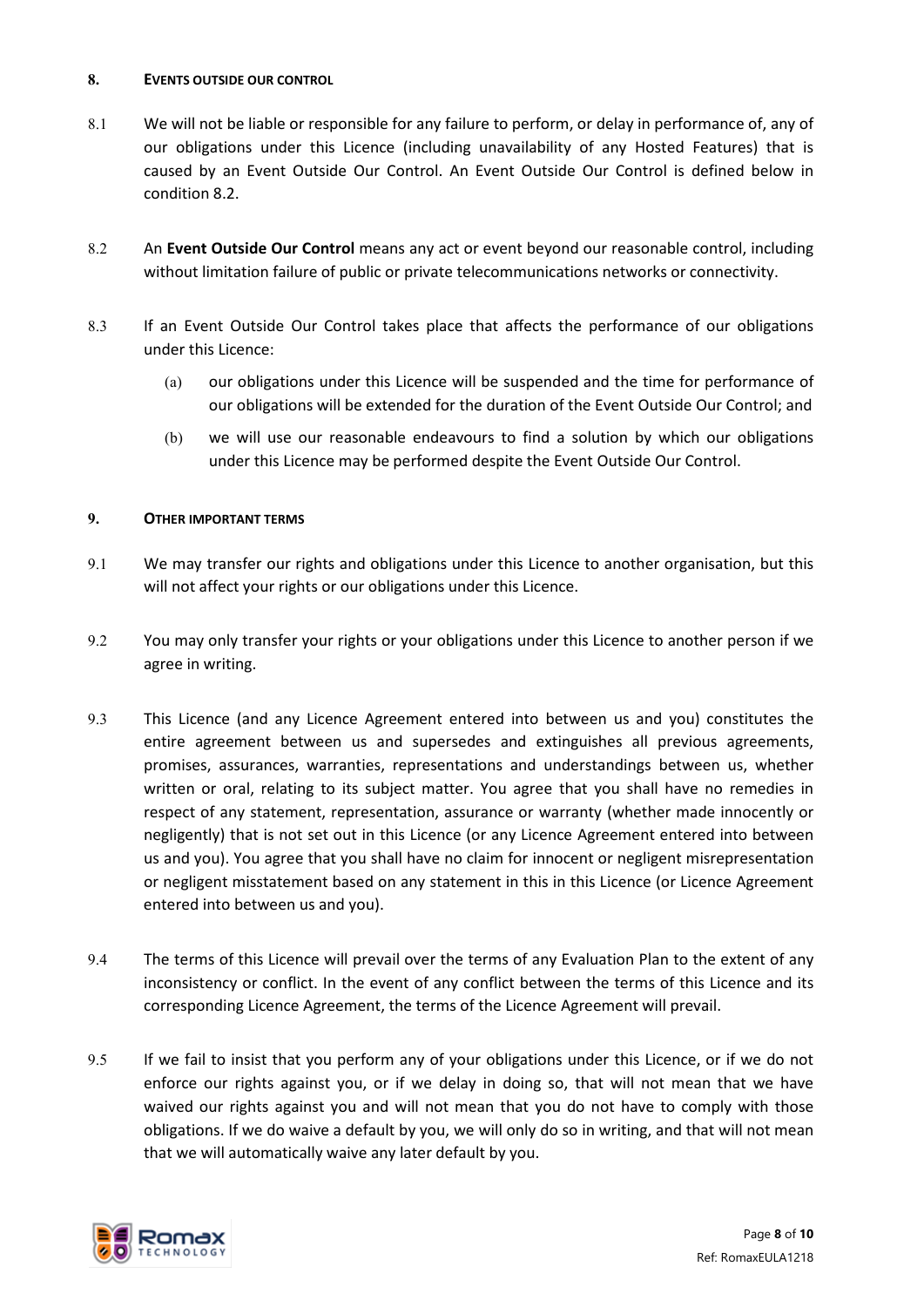- 9.6 Save for our third party licensors who may enforce this Licence in so far as it relates to your use of their software or documents under this Licence, this Licence does not grant to any third party any rights under the Contracts (Rights of Third Parties) Act 1999 to enforce any of its terms.
- 9.7 Each of the conditions of this Licence operates separately. If any court or competent authority decides that any of them are unlawful or unenforceable, the remaining conditions will remain in full force and effect.
- 9.8 This Licence, its subject matter and its formation (and any non-contractual disputes or claims relating to it or them) are governed by English law. We both irrevocably agree to the exclusive jurisdiction of the courts of England and Wales.

## **10. HOSTED FEATURES**

- 10.1 The Hosted Features and access to them will be made available to you (excluding any scheduled or emergency maintenance) with reasonable skill and care and substantially in accordance with the description of them in the Documents. We will use reasonable endeavours to ensure that modification we make to the Hosted Features will not have a material adverse effect upon their functionality.
- 10.2 We do not warrant or represent that the Hosted Features or access to them will be free from errors and interruptions. We will use reasonable endeavours to inform you of interruptions for scheduled maintenance. We will provide support for the Hosted Features during the TS&U Term, subject to the terms of your Licence Agreement.
- 10.3 You acknowledge and agree that:
	- (a) we may modify the features and functionality of the Hosted Features as part of our ongoing development of them;
	- (b) you are solely responsible for ensuring that use of the Hosted Features will not cause any error or interruption in your systems or other software;
	- (c) you are solely responsible for procuring and maintaining network connections and internet connectivity to the data centres where the Hosted Features are hosted and we have no liability for loss or damage arising from or related to such connections and connectivity;
	- (d) you will not and will ensure that your employees and representatives will not introduce any software, virus or other malware that may infect or cause damage or disrupt access to the Hosted Features or our systems.
- 10.4 We reserve the right to monitor usage of the Hosted Features during the Licence Term for the purpose of ensuring compliance with this Licence. In addition to our rights under condition 6 above and the Licence Agreement, in the event of unauthorised access to or use of the Hosted Features, non-payment of any applicable Licence Fee or a suspected or confirmed breach of this Licence or misuse of the Hosted Features (whether by you, your employees or representatives, or using those parties' access details), we reserve the right without notice to deny further access